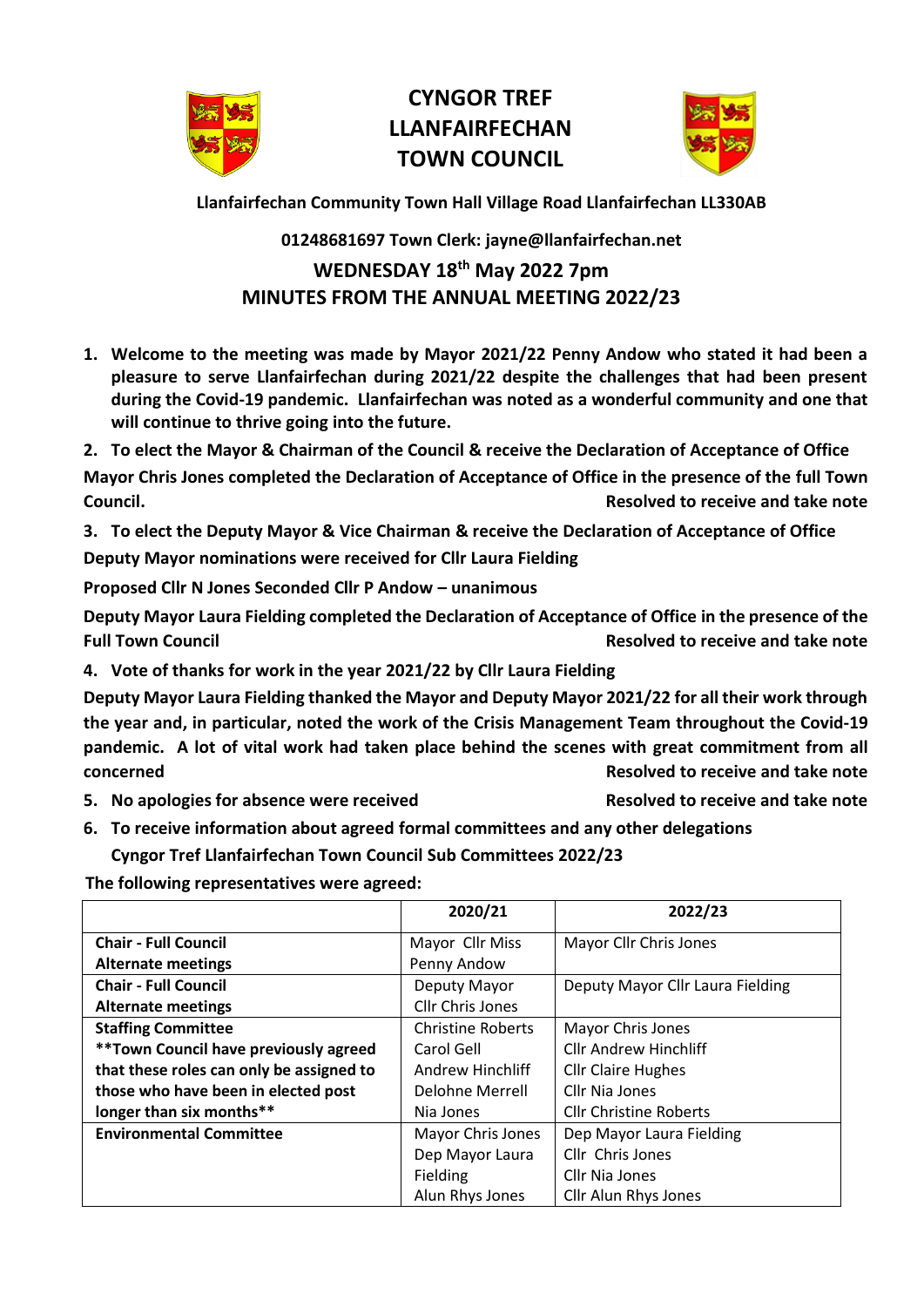| <b>Community Planning Partnership</b>   | New Committee             | <b>Cllr Claire Hughes</b>     |  |
|-----------------------------------------|---------------------------|-------------------------------|--|
| Kickstarter project reps                |                           | Cllr Leena Farhat             |  |
|                                         | <b>Rotating</b>           | Cllr Elgan Owen               |  |
|                                         | attendance                | Cllr Alun Jones               |  |
|                                         |                           | <b>Cllr Andrew Hinchliff</b>  |  |
|                                         |                           | <b>Cllr Gareth Jones</b>      |  |
| <b>Media &amp; Communications Group</b> | Dep Mayor Laura           | Dep Mayor Laura Fielding      |  |
|                                         | Fielding                  | <b>Cllr Claire Hughes</b>     |  |
|                                         | <b>Cllr Claire Hughes</b> |                               |  |
| <b>Finance Committee</b>                | New committee             | Mayor Chris Jones             |  |
|                                         |                           | Deputy Mayor Laura Fielding   |  |
|                                         |                           | Cllr Penny Andow              |  |
|                                         |                           | <b>Cllr Preben Vangberg</b>   |  |
| <b>Community Safety</b>                 | New committee             | Mayor Chris Jones             |  |
|                                         |                           | Cllr Nia Jones                |  |
|                                         |                           | <b>Cllr Christine Roberts</b> |  |

## **Town Council Representatives External Groups**

|                                             | 2020/21                       | 2022/23                                                               |
|---------------------------------------------|-------------------------------|-----------------------------------------------------------------------|
| <b>Play Strategy group</b>                  | <b>Cllr Claire Hughes</b>     | <b>Cllr Claire Hughes</b>                                             |
| <b>Ysgolion Town Council representative</b> | Cllr Leena Farhat             | Cllr Leena Farhat                                                     |
| <b>Older Person's Forum</b>                 | <b>Cllr Andew Hinchliff</b>   | <b>Cllr Andrew Hinchliff</b>                                          |
| <b>Discover Llanfairfechan</b>              | <b>Cllr Andrew Hinchliff</b>  | <b>Cllr Andrew Hinchliff</b>                                          |
|                                             | Cllr Chris Jones              | Cllr Chris Jones                                                      |
| <b>Town Twinning</b>                        | <b>Cllr Christine Roberts</b> | <b>Cllr Christine Roberts</b>                                         |
| <b>Community Hall Committee</b>             | <b>Cllr Andrew Hinchliff</b>  | <b>Cllr Andrew Hinchliff</b>                                          |
| <b>Town Council reps</b>                    | <b>Cllr Chris Jones</b>       | <b>Cllr Chris Jones</b>                                               |
|                                             | <b>Cllr Christine Roberts</b> | <b>Cllr Christine Roberts</b>                                         |
| <b>GP Surgery</b>                           | <b>Rotating</b><br>attendance | Mayor Chris Jones<br>Deputy Mayor Laura Fielding<br>Cllr Leena Farhat |

**1. There is an outstanding query about the number of required Town Council Representatives for Ysgol Babanod and Ysgol Pant y Rhedyn – Clerk to request written confirmation from Headteacher to clarify the situation.**

**2. Clerk to contact about the Ty Llywelyn Partnership Group and report back to Town Council Proposed Cllr N Jones Seconded Cllr G Jones Access Resolved to approve and take note** 

**7. To approve Standing Orders, Financial Regulations & Financial Risk Assessment 2022/23 Standing Orders - These had been ratified in 2021/2022 and distributed prior to meeting. The document is also available on the Town Council Website. No queries were raised** 

**Proposed Cllr N Jones Seconded Cllr G Jones Unanimous** 

**Financial Regulations - These had been ratified in 2021/2022 and distributed prior to meeting. The document is also available on the Town Council Website. No queries were raised** 

**Proposed Cllr G Jones Seconded Cllr N Jones Unanimous Resolved to approve and take note Financial Risk Assessment - This had been ratified in 2021/2022 and distributed prior to meeting. No queries were raised; however, it was noted that the new Finance Committee will have the time to**